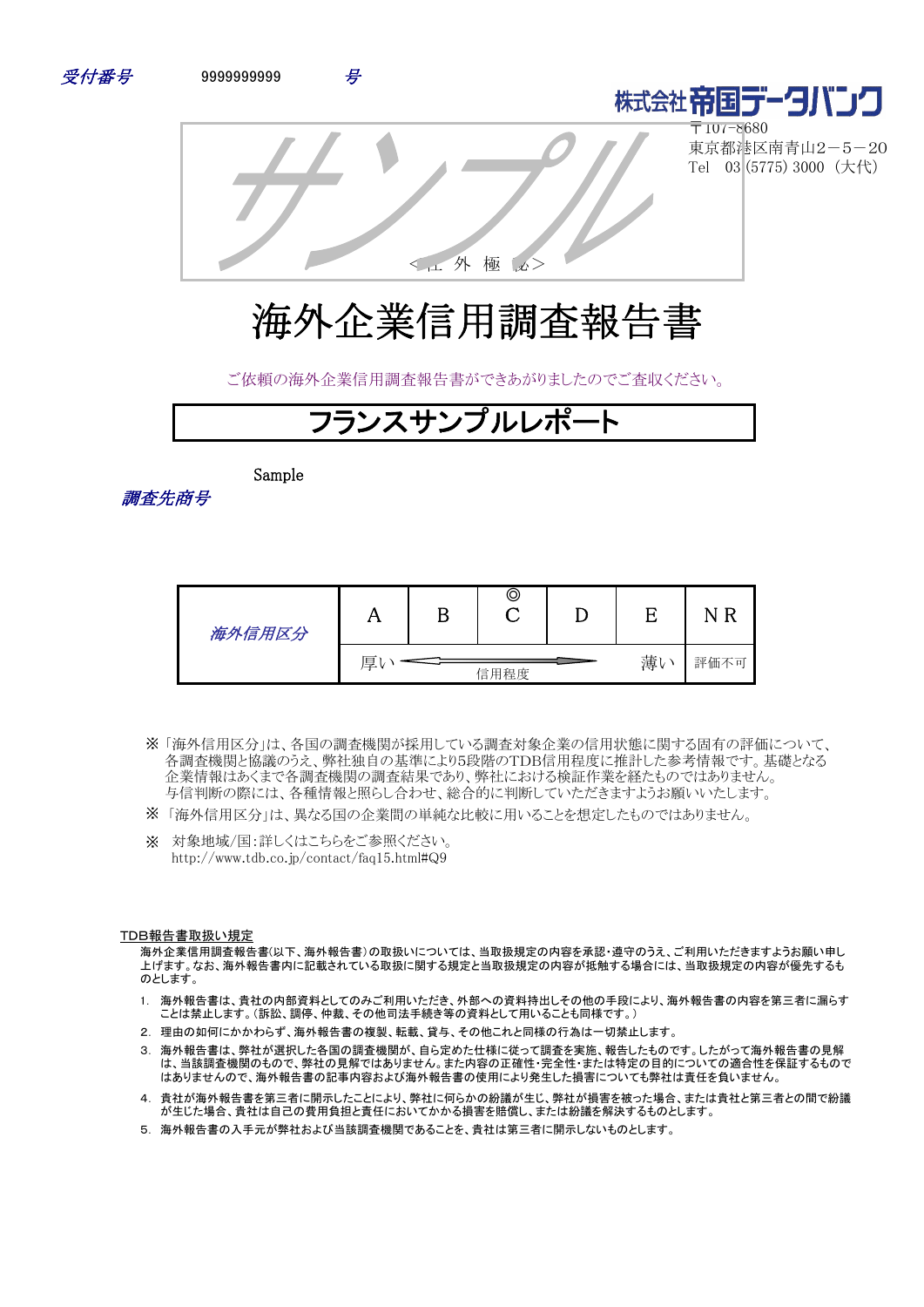## **ABCD ELECTRIC INDUSTRIES SAS**

| <b>Identity</b>                   |                                                                                                                                    | <b>Score</b>                         | 6/10                             |
|-----------------------------------|------------------------------------------------------------------------------------------------------------------------------------|--------------------------------------|----------------------------------|
| Address                           | 00 Address Address<br>92500 RUEIL-MALMAISON - France                                                                               |                                      | Last revision date<br>29/06/2021 |
| Contact                           | Tel: 01 02 03 04 05<br>Fax: 01 02 03 04 06                                                                                         |                                      |                                  |
| Website                           | www.abcd.com                                                                                                                       |                                      |                                  |
| <b>SIRET</b>                      | 111111111 22222                                                                                                                    |                                      |                                  |
| <b>VAT</b>                        | FR0000000000                                                                                                                       |                                      |                                  |
| Ellinumber                        | A00A00000                                                                                                                          |                                      |                                  |
| Nº LEI                            | 2222200WXGYY981FZLT09                                                                                                              |                                      |                                  |
|                                   |                                                                                                                                    |                                      |                                  |
| Company status                    | Active company                                                                                                                     |                                      |                                  |
| Number of sites                   | 14                                                                                                                                 |                                      |                                  |
|                                   | The accounts 31/12/2020, 31/12/2019 and 31/12/2018 have been made public. All the financial elements are available in the reports. |                                      |                                  |
| <b>Score</b>                      |                                                                                                                                    |                                      |                                  |
| Probability of default            | 0.63%                                                                                                                              |                                      |                                  |
| <b>SCORE CHANGES OVER 3 YEARS</b> |                                                                                                                                    |                                      |                                  |
|                                   | 10                                                                                                                                 |                                      |                                  |
|                                   |                                                                                                                                    |                                      |                                  |
|                                   | 9                                                                                                                                  |                                      |                                  |
| Low to non existent risk          | 8                                                                                                                                  |                                      |                                  |
|                                   | 7                                                                                                                                  |                                      |                                  |
|                                   |                                                                                                                                    |                                      |                                  |
|                                   | 6                                                                                                                                  |                                      |                                  |
| Medium to low risk                | 5                                                                                                                                  |                                      |                                  |
|                                   |                                                                                                                                    |                                      |                                  |
|                                   | 4                                                                                                                                  |                                      |                                  |
| Medium to high risk               | 3                                                                                                                                  |                                      |                                  |
|                                   |                                                                                                                                    |                                      |                                  |
|                                   | $\overline{\mathbf{c}}$                                                                                                            |                                      |                                  |
| Very high risk                    | 1                                                                                                                                  |                                      |                                  |
|                                   |                                                                                                                                    |                                      |                                  |
| Risk notified                     | $\mathbf 0$                                                                                                                        |                                      |                                  |
|                                   | 31/12/2018<br>30/06/2019<br>31/12/2019<br>30/06/2020                                                                               | 31/12/2020                           | Current                          |
| <b>Payment expertise</b>          |                                                                                                                                    |                                      |                                  |
| <b>SECTOR BEHAVIOUR</b>           |                                                                                                                                    |                                      |                                  |
|                                   |                                                                                                                                    | NA 1 2 3 4 5                         |                                  |
| Sector payment<br>behaviour index |                                                                                                                                    |                                      |                                  |
|                                   | The company has a high level of supplier credit<br><b>PAY</b>                                                                      |                                      |                                  |
| PayRANK                           | compared to its sector.<br>RANK                                                                                                    |                                      |                                  |
| *****by ellispher9                |                                                                                                                                    |                                      |                                  |
|                                   |                                                                                                                                    | Calculation of the index: 29/06/2021 |                                  |
|                                   |                                                                                                                                    |                                      |                                  |
| 5                                 |                                                                                                                                    |                                      |                                  |
| 4                                 |                                                                                                                                    |                                      | Very good                        |
| 3                                 |                                                                                                                                    |                                      | Good                             |
|                                   |                                                                                                                                    |                                      | Correct                          |
| 2                                 |                                                                                                                                    |                                      | Unsatisfactory                   |
| $\mathbf{1}$                      |                                                                                                                                    |                                      | Poor                             |
|                                   |                                                                                                                                    |                                      |                                  |
| Sept<br>Dec                       | Mar<br>Dec<br>Mar<br>Sept<br>Dec<br>Curren<br>Mar<br>June<br>Sept<br>June                                                          |                                      |                                  |
| 2018<br>2018                      | 2019<br>2019<br>2019<br>2019<br>2020<br>2020<br>2020<br>2020<br>2021<br>t                                                          |                                      |                                  |
|                                   |                                                                                                                                    |                                      |                                  |
|                                   |                                                                                                                                    |                                      |                                  |
|                                   |                                                                                                                                    |                                      |                                  |
|                                   |                                                                                                                                    |                                      |                                  |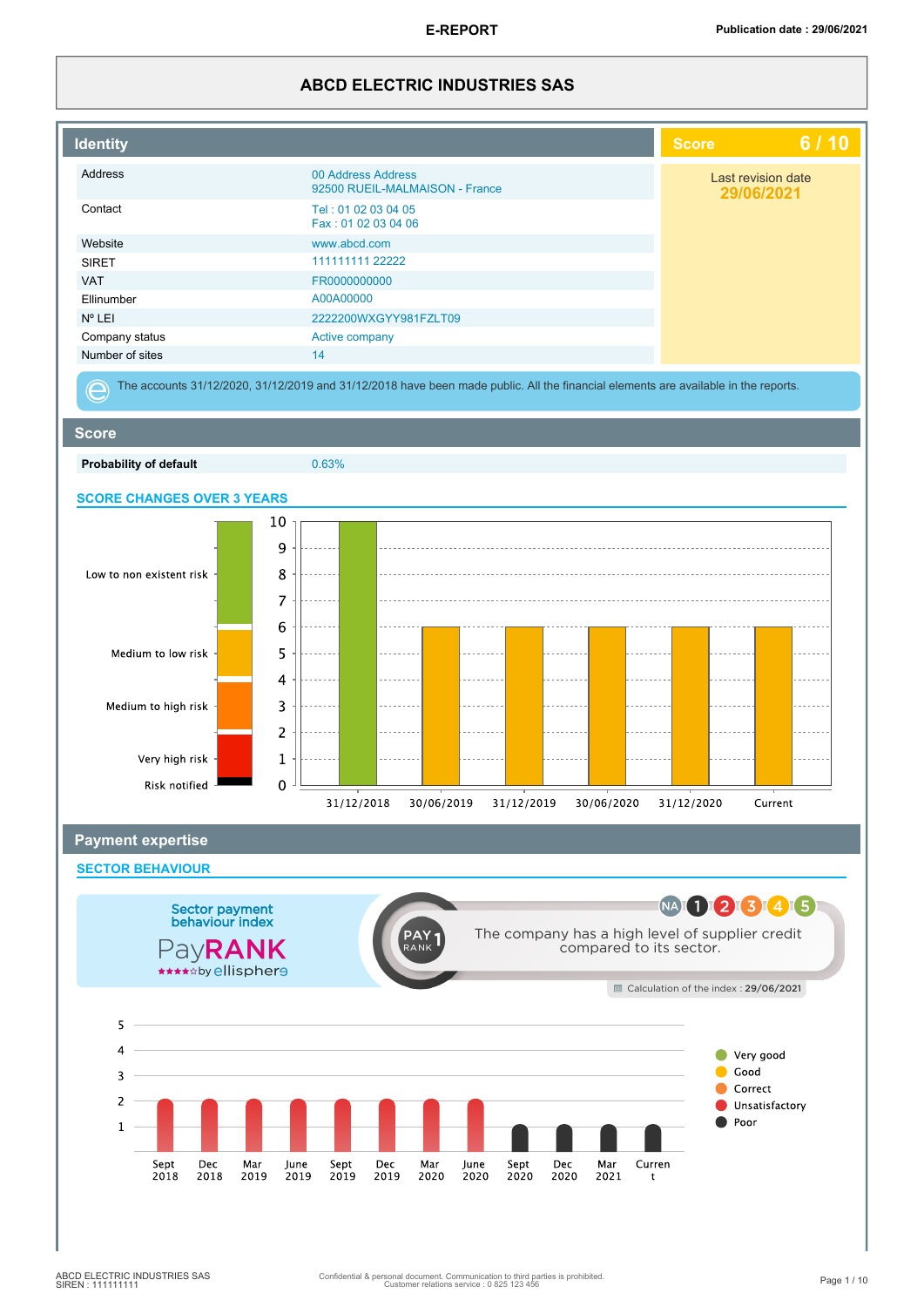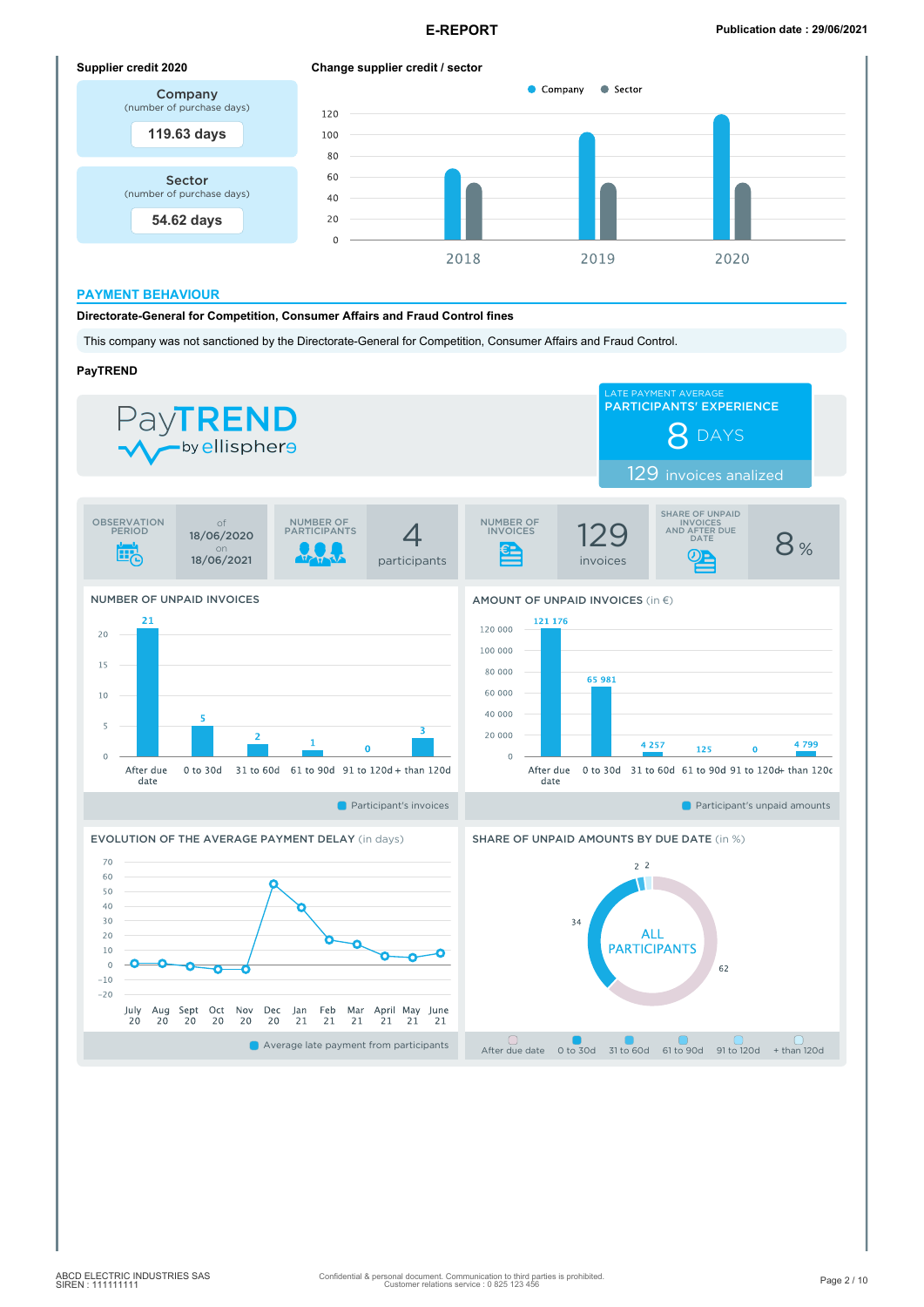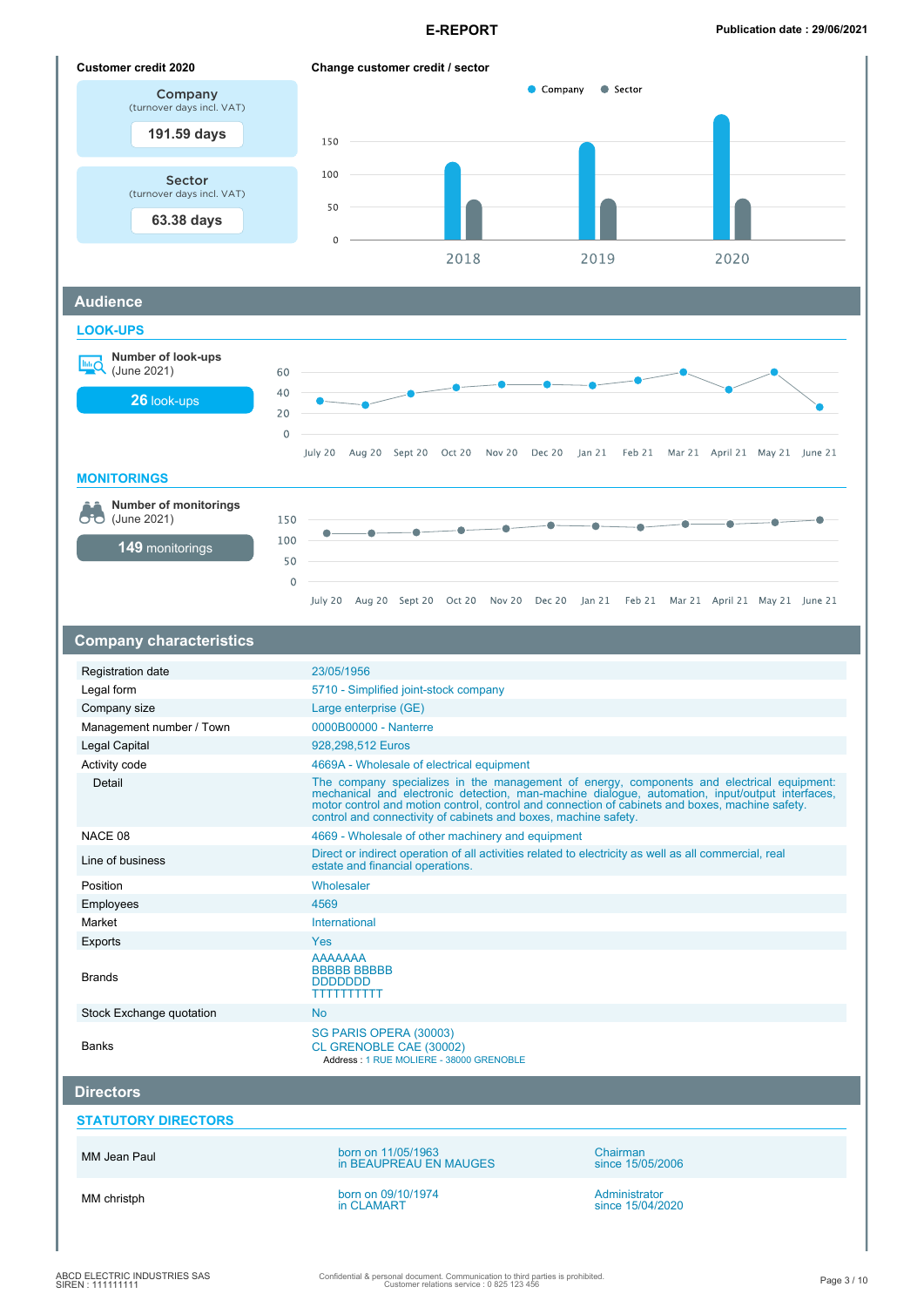| MME RISE-STINGER Barboa                                      | born on 18/04/1970<br>in MAENNEDORF(SUISSE)                                                |                             | Administrator<br>since 16/05/2020 |                            |
|--------------------------------------------------------------|--------------------------------------------------------------------------------------------|-----------------------------|-----------------------------------|----------------------------|
| <b>Operational directors</b>                                 |                                                                                            |                             |                                   |                            |
| <b>OPERATIONAL DIRECTORS</b>                                 |                                                                                            |                             |                                   |                            |
| M SHUWAR Jackson                                             | <b>Establishment director</b>                                                              |                             |                                   |                            |
| MME BRUCE July                                               | <b>Marketing Director</b>                                                                  |                             |                                   |                            |
| MME JJ Lee                                                   | <b>Human Resources Director</b>                                                            |                             |                                   |                            |
| <b>Shareholders</b>                                          |                                                                                            |                             |                                   |                            |
| <b>DIRECT SHAREHOLDERS</b>                                   |                                                                                            |                             |                                   |                            |
|                                                              | Number of direct shareholders: 1                                                           |                             |                                   |                            |
|                                                              |                                                                                            |                             |                                   | % held                     |
| ABCD ELECTRIC SE                                             |                                                                                            | SIREN : 000011111           |                                   | 100.00%                    |
| <b>Shareholdings</b>                                         |                                                                                            |                             |                                   |                            |
| <b>DIRECT SHAREHOLDINGS</b>                                  |                                                                                            |                             |                                   |                            |
|                                                              | Number of direct shareholdings: 114<br>Only the 10 main direct shareholdings are provided. |                             |                                   |                            |
|                                                              |                                                                                            |                             |                                   | % held                     |
| ABCD ELECTRIC BULGARIA EOOD                                  | $\Box$ (BGR)                                                                               |                             |                                   | 100.00%                    |
| ABCD ELECTRIC (CHINA) INVESTMENT CO., LTD.                   | $\mathbf{P}$ (CHN)                                                                         |                             |                                   | 100.00%                    |
| $\left\  \bullet \right\ $ (CAN)<br>ABCD Electric Canada Inc |                                                                                            |                             |                                   | 100.00%                    |
| ABCD ELECTRIC MEXICO, S.A. DE C.V.                           | $\left\lfloor \cdot \right\rfloor$ (MEX)                                                   |                             |                                   | 100.00%                    |
| ABCD OY <b>F</b> (FIN)                                       |                                                                                            | 100.00%                     |                                   |                            |
| ABCD ELECTRIC EXPORT SERVICES PTE LTD                        | $\sim$ (SGP)                                                                               | 100.00%                     |                                   |                            |
| ABCD ELEKTROTECHNIKA SA                                      | $\Box$ (POL)                                                                               |                             |                                   | 100.00%                    |
| ABCD ELECTRIC AUSTRALIA HOLDINGS PTY LTD                     | (AUS)                                                                                      |                             |                                   | 100.00%                    |
| INVERSIONES ABCD ELECTRIC UNO LIMITADA                       | $\Box$ (CHL)                                                                               |                             |                                   | 100.00%                    |
| ABCD ELEKTRIK KONTROL MALZEMELRI SANAYI                      | $\bullet$ (TUR)                                                                            |                             |                                   | 100.00%                    |
| <b>Group links</b>                                           |                                                                                            |                             |                                   |                            |
| <b>REFERENCE GROUPS</b>                                      |                                                                                            |                             |                                   |                            |
|                                                              |                                                                                            |                             |                                   | % control<br>Level         |
| <b>ABCD ELECTRIC SE</b>                                      |                                                                                            | SIREN: 000011111            |                                   | $\mathbf{1}$<br>100.00%    |
| <b>Key figures</b>                                           |                                                                                            |                             |                                   |                            |
| <b>Financial years</b>                                       |                                                                                            | 31/12/2020                  | 31/12/2019                        | 31/12/2018                 |
|                                                              | <b>Duration in months</b>                                                                  | 12                          | 12                                | 12                         |
| Amounts in $\epsilon$                                        |                                                                                            | <b>BILAN</b>                | <b>BILAN</b>                      | <b>BILAN</b>               |
| <b>Turnover</b>                                              |                                                                                            | 3,408,651,647               | 3,687,868,309                     | 3,696,932,463              |
| <b>Export turnover</b>                                       |                                                                                            | 2,720,672,208               | 2,919,679,729                     | 2,944,939,252              |
| Leasing recalculated operating result<br>Pre-tax profit/loss |                                                                                            | 36,776,567<br>2,521,513,119 | $-24,248,094$<br>770,198,367      | 130,929,100                |
| Net result                                                   |                                                                                            | 1,766,958,912               | 631,947,122                       | 749,650,159<br>673,187,780 |
| Shareholder's funds                                          |                                                                                            | 8,555,588,676               | 6,788,494,111                     | 6,209,680,393              |
| <b>Debts</b>                                                 |                                                                                            | 8,943,987,982               | 10,717,560,138                    | 11,457,096,680             |
| Self financing capacity                                      | % (Turnover)                                                                               | 60.52                       | 28.77                             | 38.89                      |
| <b>Purchases</b>                                             |                                                                                            | 4,626,360,728               | 4,849,807,929                     | 4,771,880,293              |
| <b>Customer credit</b>                                       | D                                                                                          | 192.00                      | 149.00                            | 119.00                     |
| <b>Supplier credit</b>                                       | D                                                                                          | 120.00                      | 103.00                            | 68.00                      |
| Employees in the balance sheet                               |                                                                                            |                             | 4,569                             | 4,304                      |

The 2020 turnover of 3,408,651,647 Euros (over a period of 12 months) denotes a decrease of -7,57 % compared to the previous financial year, inferior to the average growth in the sector (2,96 %). From it can be drawn a ne 1,99 %.

**Abridged accounts**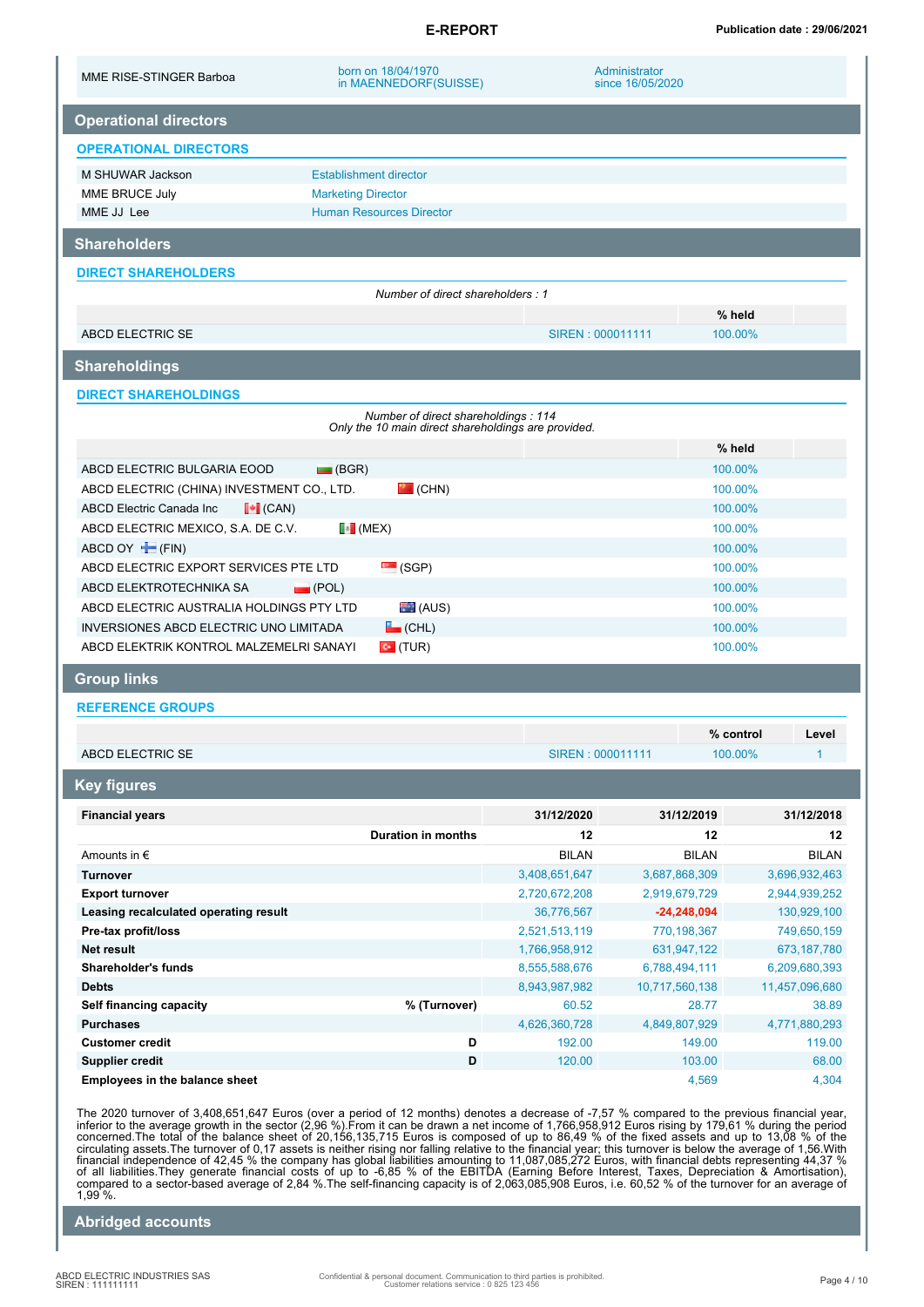| __ |  |  |
|----|--|--|

| <b>Financial years</b> |                    | 31/12/2020        | 31/12/2019     | 31/12/2018     |
|------------------------|--------------------|-------------------|----------------|----------------|
|                        | Duration in months | 12                | 12             | 12             |
| Amounts in $\epsilon$  |                    | Net               | Net            | Net            |
| <b>Fixed assets</b>    | (1)                | 17,433,551,410    | 17,500,827,394 | 17,622,761,307 |
| <b>Current assets</b>  | (II)               | 2,635,578,699     | 2,248,094,932  | 1,836,984,038  |
| Of which stocks        |                    | 201,465,713       | 162,605,131    | 169,797,407    |
| Of which credit        |                    | 2,378,836,106     | 2,074,010,765  | 1,655,612,933  |
| Of which cash          |                    | 51,494,492        | 9,073,516      | 9,211,401      |
| <b>Accruals</b>        | (III)              | 87,005,606        | 198,849,203    | 759,326,090    |
| <b>Total assets</b>    | $(I-III)$          | 20, 156, 135, 715 | 19,947,771,529 | 20,219,071,436 |

### **LIABILITIES**

| <b>Financial years</b>               |                    | 31/12/2020        | 31/12/2019     | 31/12/2018     |
|--------------------------------------|--------------------|-------------------|----------------|----------------|
|                                      | Duration in months | 12                | 12             | 12             |
| Amounts in $\epsilon$                |                    | Net               | Net            | Net            |
| Shareholders' funds and other equity | (1)                | 8,555,588,676     | 6,788,494,111  | 6,209,680,393  |
| Of which sharecapital                |                    | 928,298,512       | 928,298,512    | 928,298,512    |
| Provisions for risk and charges      | (II)               | 343,036,034       | 302,639,648    | 307,016,004    |
| <b>Debts</b>                         | (III)              | 11,087,085,272    | 12,683,012,479 | 12,798,159,640 |
| <b>Bank borrowings and bonds</b>     |                    | 8,943,987,982     | 10,717,560,138 | 11,457,096,680 |
| Due to suppliers and associated      |                    | 1,848,633,620     | 1,663,496,986  | 1,085,945,052  |
| Financial and social security debts  |                    | 265,935,207       | 267,691,214    | 218,675,341    |
| Other debts                          |                    | 28,528,463        | 34,264,141     | 36,442,562     |
| <b>Accruals</b>                      | (IV)               | 170,425,728       | 173,625,290    | 904,215,397    |
| <b>Total liabilities</b>             | $(I - IV)$         | 20, 156, 135, 710 | 19,947,771,528 | 20,219,071,436 |

### **PROFIT/LOSS ACCOUNT**

| <b>Financial years</b>                                |                    | 31/12/2020       | 31/12/2019     | 31/12/2018      |
|-------------------------------------------------------|--------------------|------------------|----------------|-----------------|
|                                                       | Duration in months | 12               | 12             | 12              |
| Amounts in $\epsilon$                                 |                    | Net              | <b>Net</b>     | Net             |
| <b>Net turnover</b>                                   |                    | 3,408,651,647    | 3,687,868,309  | 3,696,932,463   |
| Of which exports and deliveries within the EU         |                    | 2,720,672,208    | 2,919,679,729  | 2,944,939,252   |
| <b>Operating revenues</b>                             | (1)                | 5,785,066,294    | 5,830,801,133  | 5,754,116,722   |
| <b>Operating costs</b>                                | (II)               | 5,748,289,725    | 5,855,049,226  | 5,623,187,621   |
| Of which purchase of goods                            |                    | 5,194,914        | 2,408,871      | 4,919,025       |
| Of which raw materials and other supplies             |                    | 2,683,268,687    | 2,797,842,281  | 2,795,051,324   |
| Of which purchases and other external costs           |                    | 1,937,897,127    | 2,049,556,777  | 1,971,909,944   |
| Of which wages and salaries                           |                    | 688,771,244      | 679,239,160    | 535,661,251     |
| Of which depreciation of fixed assets                 |                    | 180,646,699      | 171, 193, 341  | 164,679,057     |
| Of which provisions for fixed assets                  |                    | 2,296,117        | 11,763,528     | 2,970,295       |
| Of which provisions for current assets                |                    | 8,952,415        | 4,486,514      | 2,832,284       |
| Of which provisions for contingencies and liabilities |                    | 89,007,254       | 23,825,702     | 28,588,451      |
| 1 - Operating result                                  | $(I-II)$           | 36,776,567       | $-24,248,094$  | 130,929,100     |
| 2 - Operation in association                          | $(III-IV)$         |                  |                |                 |
| <b>Profit or loss transferred</b>                     | (III)              | $\mathbf 0$      | $\mathbf{0}$   | $\mathbf{0}$    |
| Loss or profit transferred                            | (IV)               | $\mathbf{0}$     | $\mathbf{0}$   | $\Omega$        |
| <b>Financial revenue</b>                              | (V)                | 2,931,442,185    | 1,339,845,999  | 1,428,820,916   |
| <b>Financial charges</b>                              | (VI)               | 446,705,635      | 545,399,538    | 810,099,856     |
| 3 - Financial result                                  | $(V-VI)$           | 2,484,736,550    | 794,446,462    | 618,721,059     |
| 4 - Profit or loss before tax                         | $(1+2+3)$          | 2,521,513,119    | 770,198,367    | 749,650,159     |
| <b>Extraordinary revenue</b>                          | (VII)              | 1,133,292,278    | 119,010,699    | 2,242,647,283   |
| <b>Extraordinary expenses</b>                         | (VIII)             | 1,901,430,893    | 275,879,847    | 2,288,806,891   |
| 5 - Extraordinary profit or loss                      | (VII-VIII)         | $-768, 138, 615$ | $-156,869,150$ | $-46, 159, 608$ |
| <b>Profit sharing</b>                                 |                    | 1,589,759        | 1,137,394      | 3,026,245       |
| Corporate tax                                         |                    | $-15, 174, 166$  | $-19,755,298$  | 27,276,526      |
| 6 - Profit or loss (Total revenues - Total charges)   |                    | 1,766,958,912    | 631,947,122    | 673,187,780     |
| <b>COMPLEMENTARY DATA</b>                             |                    |                  |                |                 |
|                                                       |                    |                  |                |                 |

| <b>Financial years</b> | 31/12/2020 | 31/12/2019 | 31/12/2018 |
|------------------------|------------|------------|------------|
| Duration in months     |            |            |            |
| <b>Employees</b>       |            | 4.569      | 4.304      |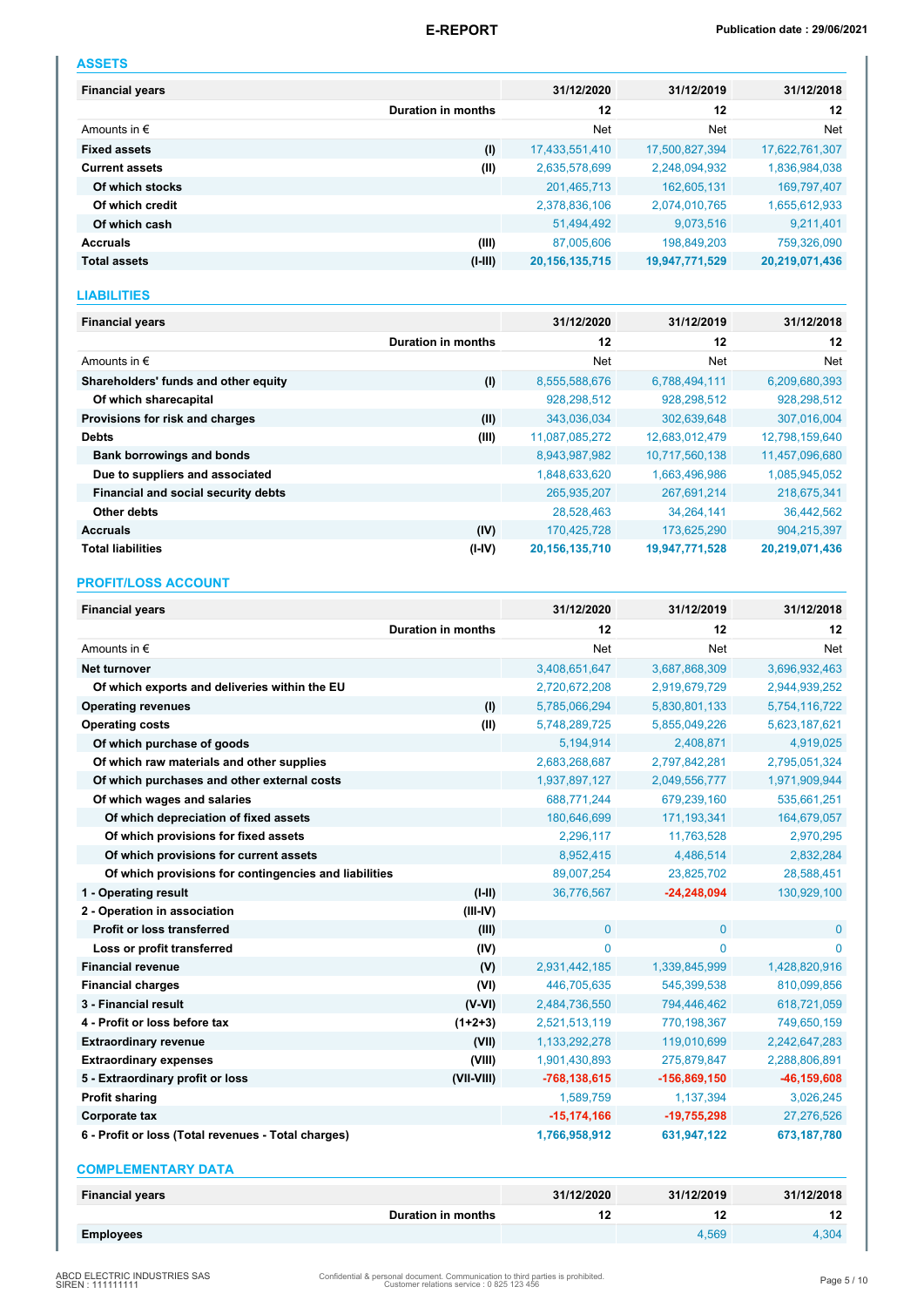| Managerial analyses (intermediate balances)                   |                  |                  |                  |  |  |
|---------------------------------------------------------------|------------------|------------------|------------------|--|--|
| <b>Financial years</b>                                        | 31/12/2020       | 31/12/2019       | 31/12/2018       |  |  |
| <b>Duration in months</b>                                     | 12               | 12               | 12               |  |  |
| Amounts in $\epsilon$                                         |                  |                  |                  |  |  |
| <b>Turnover excluding VAT</b>                                 | 3,408,651,647    | 3,687,868,309    | 3,696,932,463    |  |  |
| Of which exports                                              | 2,720,672,208    | 2,919,679,729    | 2,944,939,252    |  |  |
| Purchase of goods, of raw materials                           | 2,688,463,601    | 2,800,251,152    | 2,799,970,349    |  |  |
| Production for the year                                       | 3,685,923,191    | 3,896,622,624    | 3,887,579,011    |  |  |
| + Sales margin                                                | $-5,194,914$     | $-2,408,871$     | 1,472,547        |  |  |
| - Consumption for the year                                    | 4,624,782,017    | 4,847,099,843    | 4,767,670,627    |  |  |
| Of which other purchases and external costs                   | 1,937,897,127    | 2,049,556,777    | 1,971,909,944    |  |  |
| <b>Added value</b>                                            | -944,053,740     | -952,886,090     | $-878,619,068$   |  |  |
| - Wages and salaries                                          | 688,771,244      | 679,239,160      | 535,661,251      |  |  |
| - Taxes and assimilated                                       | 47,888,803       | 39,185,414       | 42,662,761       |  |  |
| + Operating subsidies                                         | 1,110,134        | 1,266,908        | 582,724          |  |  |
| <b>EBITDA</b>                                                 | $-1,679,603,653$ | $-1,670,043,756$ | $-1,456,360,356$ |  |  |
| + Other revenue, charges and cancellations of<br>depreciation | 1,997,282,707    | 1,857,064,748    | 1,786,359,548    |  |  |
| - Operating allocations, depreciation and provisions          | 280,902,485      | 211,269,085      | 199,070,087      |  |  |
| Leasing recalculated operating result                         | 36,776,567       | $-24,248,094$    | 130,929,100      |  |  |
| + Joint operations                                            | $\mathbf{0}$     | 0                | $\mathbf{0}$     |  |  |
| + Financial revenues                                          | 2,931,442,185    | 1,339,845,999    | 1,428,820,916    |  |  |
| - Financial charges                                           | 446,705,635      | 545,399,538      | 810,099,856      |  |  |
| Of which interest and assimilated charges                     | 115,098,476      | 183,860,426      | 149,739,779      |  |  |
| <b>Current result</b>                                         | 2,521,513,119    | 770,198,367      | 749,650,159      |  |  |
| + Extraordinary revenues                                      | 1,133,292,278    | 119,010,699      | 2,242,647,283    |  |  |
| - Extraordinary charges                                       | 1,901,430,893    | 275,879,847      | 2,288,806,891    |  |  |
| - Profit sharing                                              | 1,589,759        | 1,137,394        | 3,026,245        |  |  |
| - Corporate tax                                               | $-15, 174, 166$  | $-19,755,298$    | 27,276,526       |  |  |
| Net result (+ or -)                                           | 1,766,958,912    | 631,947,122      | 673, 187, 780    |  |  |
| Self-financing capacity before distribution                   | 2,063,085,908    | 1,061,099,990    | 1,437,627,663    |  |  |
| <b>Working capital</b>                                        | 557,893,825      | 464,083,849      | 508,740,452      |  |  |
| Working capital requirement                                   | 506,399,338      | 455,010,334      | 499,529,057      |  |  |
| Cashflow                                                      | 51,494,492       | 9,073,516        | 9,211,401        |  |  |

## **Ratios**

### **ACTIVITY**

| <b>Financial years</b>      |                    | 31/12/2020 | 31/12/2019 | 31/12/2018 |
|-----------------------------|--------------------|------------|------------|------------|
|                             | Duration in months | 12         | 12         | 12         |
|                             |                    | <b>SC</b>  | <b>SC</b>  | <b>SC</b>  |
| Change in turnover          | %                  | $-7.57$    | $-0.25$    | 6.49       |
| Change in export turnover   | %                  | $-6.82$    | $-0.86$    | 9.19       |
| <b>Turnover of assets</b>   | U                  | 0.17       | 0.18       | 0.18       |
| <b>EBITDA / Added value</b> | %                  |            |            |            |

### **PRODUCTIVITY AND PROFITABILITY**

| <b>Financial years</b>        |                    | 31/12/2020 | 31/12/2019 | 31/12/2018 |
|-------------------------------|--------------------|------------|------------|------------|
|                               | Duration in months | 12         | 12         | 12         |
|                               |                    | SC         | SC         | <b>SC</b>  |
| Turnover / Employees          | $K \in I$ Pers.    |            | 807.15     | 858.95     |
| Added value / Employees       | $K \in I$ Pers.    |            |            |            |
| Economic rate of return       | %                  |            |            |            |
| Economic rate of return real  | $\%$               | $-42.26$   | $-44.85$   | $-40.33$   |
| Economic rate of return broad | $\%$               | 1.64       | $-2.14$    | $-0.27$    |
| Financial profitability real  | $\%$               | 20.65      | 9.31       | 10.84      |
| Financial profitability broad | %                  | 24.11      | 15.63      | 23.15      |

| <b>BALANCE</b>         |            |            |            |
|------------------------|------------|------------|------------|
| <b>Financial years</b> | 31/12/2020 | 31/12/2019 | 31/12/2018 |
| Duration in months     | 12         |            | 12         |
|                        | <b>SC</b>  | SC         | SC         |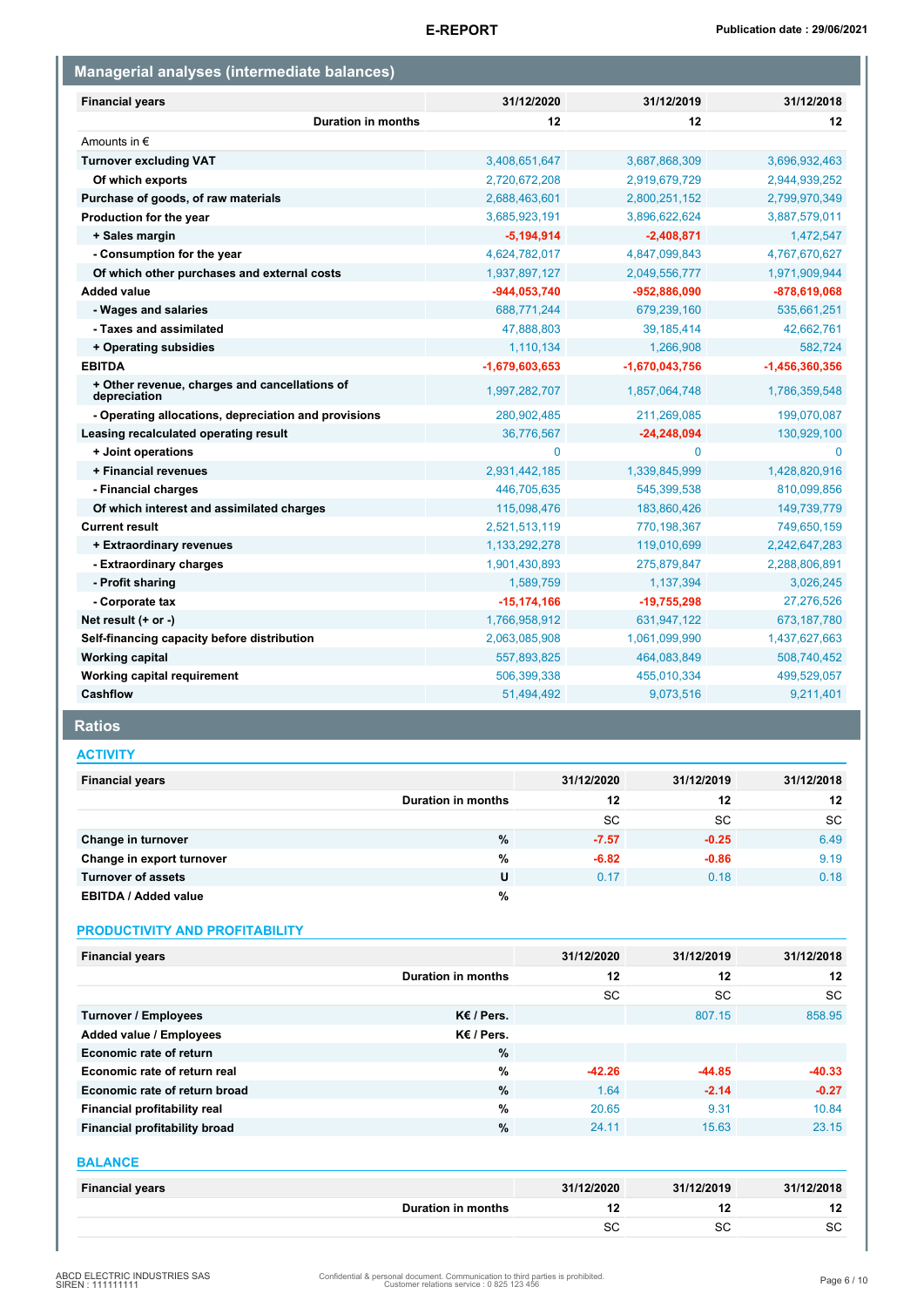### **E-REPORT Publication date : 29/06/2021**

| <b>Financial years</b>      |                           | 31/12/2020 | 31/12/2019 | 31/12/2018 |
|-----------------------------|---------------------------|------------|------------|------------|
|                             | <b>Duration in months</b> | 12         | 12         | 12         |
|                             |                           | <b>SC</b>  | SC         | <b>SC</b>  |
| <b>Working capital</b>      | D (Turnover)              | 58.92      | 45.30      | 49.54      |
| Working capital requirement | D (Turnover)              | 53.48      | 44.42      | 48.64      |
| <b>Cashflow</b>             | D (Turnover)              | 5.44       | 0.89       | 0.90       |
| Working capital ratio       | U                         | 1.02       | 1.02       | 1.02       |
| Own Working capital ratio   | U                         | 0.49       | 0.39       | 0.35       |
| Weight of leasing           | %                         | 0.00       | 0.00       | 0.00       |

#### **OPERATIONS**

| <b>Financial years</b> |                        | 31/12/2020 | 31/12/2019 | 31/12/2018 |
|------------------------|------------------------|------------|------------|------------|
|                        | Duration in months     | 12         | 12         | 12         |
|                        |                        | SC         | SC         | <b>SC</b>  |
| <b>Customer days</b>   | D (Turnover)           | 191.59     | 149.41     | 119.13     |
| Supplier days          | D (purchase incl. VAT) | 119.63     | 102.75     | 68.12      |
| <b>Stock rotation</b>  | U                      | 14.77      | 16.85      | 15.49      |

#### **FINANCING AND CASHFLOW**

| <b>Financial years</b>                |                    | 31/12/2020 | 31/12/2019 | 31/12/2018 |
|---------------------------------------|--------------------|------------|------------|------------|
|                                       | Duration in months | 12         | 12         | 12         |
|                                       |                    | <b>SC</b>  | <b>SC</b>  | <b>SC</b>  |
| <b>Financial independence</b>         | $\%$               | 42.45      | 34.03      | 30.71      |
| <b>Financial debts</b>                | $\%$               | 44.37      | 53.73      | 56.66      |
| <b>Repayment capacity</b>             | Y                  | 4.34       | 10.10      | 7.97       |
| Long term debts / Shareholders' funds | %                  | 104.54     | 157.88     | 184.50     |
| <b>Financial costs / Turnover</b>     | %                  | 3.38       | 4.99       | 4.05       |
| <b>Financial costs / EBITDA</b>       | %                  | $-6.85$    | $-11.01$   | $-10.28$   |
| <b>Current liquidity</b>              | U                  | 1.14       | 1.05       | 0.82       |
| Immediate liquidity                   | U                  | 0.02       | 0.00       | 0.00       |

# **Sectorial position**

**NACE CODE : 4669 - WHOLESALE OF OTHER MACHINERY AND EQUIPMENT**

|                                                                   |                               | 2020     |               | 2019     |               | 2018     |               |
|-------------------------------------------------------------------|-------------------------------|----------|---------------|----------|---------------|----------|---------------|
|                                                                   |                               | Company  | <b>Sector</b> | Company  | <b>Sector</b> | Company  | <b>Sector</b> |
| Change in turnover                                                | %                             | $-7.57$  | 2.96          | $-0.25$  | 2.96          | 6.49     | 1.97          |
| <b>Export share of turnover</b>                                   | %                             | 79.82    | 1.32          | 79.17    | 1.32          | 79.66    | 0.64          |
| Change in export turnover                                         | %                             | $-6.82$  | $-0.86$       | $-0.86$  | $-0.86$       | 9.19     | 9.19          |
| <b>Added value</b>                                                | % (Turnover)                  | $-27.70$ | 11.47         | $-25.84$ | 11.47         | $-23.77$ | 11.37         |
| Earnings before interest, taxes, depreciation and<br>amortization | %                             | $-49.27$ | 1.11          | $-45.28$ | 1.11          | $-39.39$ | 0.86          |
| Self-financing gross margin                                       | $\frac{9}{6}$                 | 60.08    | 3.22          | 22.86    | 3.22          | 23.59    | 2.45          |
| <b>Operating result</b>                                           | % (Turnover)                  | 1.08     | 1.29          | $-0.66$  | 1.29          | 3.54     | 1.32          |
| Change in operating result                                        | %                             |          | 9.36          |          | 9.36          | 103.02   | 6.57          |
| Pre-tax profit or loss                                            | % (Turnover)                  | 73.97    | 2.40          | 20.88    | 2.40          | 20.28    | 2.33          |
| Change in pre-tax profits                                         | %                             | 227.38   | 1.87          | 2.74     | 1.87          | $-30.35$ | 9.31          |
| Net result                                                        | % (Turnover)                  | 51.84    | 1.86          | 17.14    | 1.86          | 18.21    | 1.02          |
| Change in net result                                              | %                             | 179.61   | 2.26          | $-6.13$  | 2.26          | $-38.44$ | 15.59         |
| <b>EBITDA / Added value</b>                                       | %                             |          | 7.97          |          | 7.97          |          | 13.55         |
| <b>Rotation of stocks</b>                                         | U                             | 14.77    | 5.86          | 16.85    | 5.86          | 15.49    | 5.41          |
| <b>Interest expenses</b>                                          | $\%$                          | 3.38     | 0.24          | 4.99     | 0.24          | 4.05     | 0.30          |
| Interest expenses / EBITDA                                        | %                             | $-6.85$  | 2.84          | $-11.01$ | 2.84          | $-10.28$ | 6.67          |
| <b>Personnel costs</b>                                            | % (Turnover)                  | 20.21    | 8.49          | 18.42    | 8.49          | 14.49    | 9.31          |
| <b>Customer credit</b>                                            | D (Turnover)                  | 191.59   | 63.38         | 149.41   | 63.38         | 119.13   | 61.89         |
| <b>Supplier credit</b>                                            | D (purchase<br>including VAT) | 119.63   | 66.48         | 102.75   | 66.48         | 68.12    | 66.62         |
| Long term debts / Shareholders' funds                             | %                             | 104.54   | 31.48         | 157.88   | 31.48         | 184.50   | 58.17         |
| <b>Current liquidity</b>                                          | U                             | 1.14     | 1.42          | 1.05     | 1.42          | 0.82     | 1.51          |
| Immediate liquidity                                               | U                             | 0.02     | 0.09          | 0.00     | 0.09          | 0.00     | 0.14          |
| Working capital requirement                                       | D (Turnover)                  | 53.48    | 44.42         | 44.42    | 44.42         | 48.64    | 46.57         |
| <b>Working capital</b>                                            | D (Turnover)                  |          | 62.83         |          | 62.83         |          | 67.31         |
| <b>Repayment capacity</b>                                         | Y                             | 4.34     | 6.31          | 10.10    | 6.31          | 7.97     | 7.97          |
| Self-financing capacity                                           | % (Turnover)                  | 60.52    | 1.99          | 28.77    | 1.99          | 38.89    | 0.91          |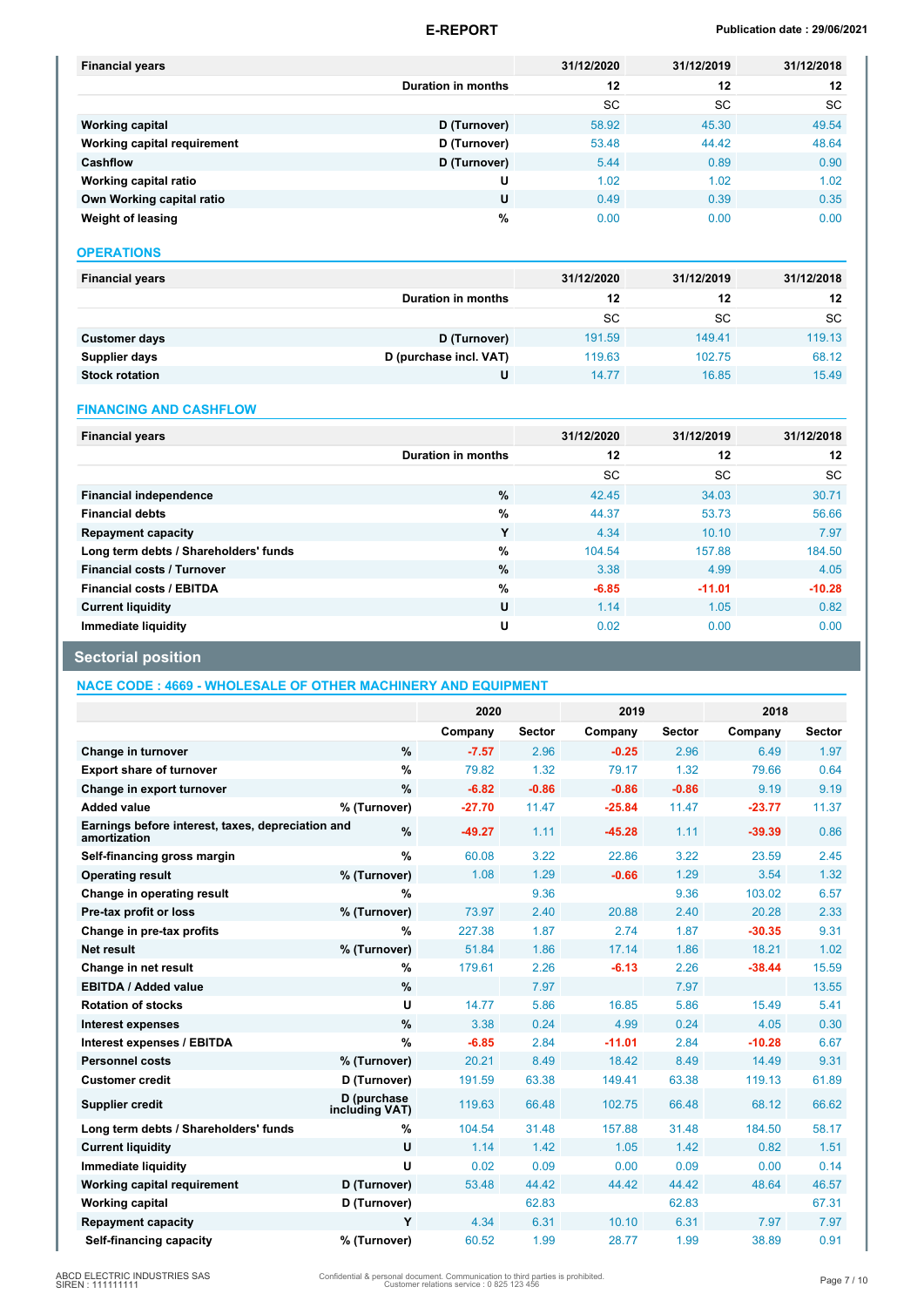|                                |                 | 2020     |               | 2019     |               | 2018     |               |  |
|--------------------------------|-----------------|----------|---------------|----------|---------------|----------|---------------|--|
|                                |                 | Company  | <b>Sector</b> | Company  | <b>Sector</b> | Company  | <b>Sector</b> |  |
| <b>General cashflow</b>        | D (Turnover)    | 5.44     | 12.33         | 0.89     | 12.33         | 0.90     | 3.51          |  |
| <b>Turnover / Employees</b>    | K€ / Pers.      |          | 611.21        | 807.15   | 611.21        | 858.95   | 514.35        |  |
| Added value / Employees        | $K \in I$ Pers. |          | 74.37         |          | 74.37         |          | 61.49         |  |
| <b>Asset turnover</b>          | U               | 0.17     | 1.56          | 0.18     | 1.56          | 0.18     | 1.47          |  |
| Economic rate of return        | %               |          | 3.82          |          | 3.82          |          | 2.46          |  |
| <b>Financial return</b>        | %               | 20.65    | 9.31          | 9.31     | 9.31          | 10.84    | 9.72          |  |
| Real economic return           | %               | $-42.26$ | 9.68          | $-44.85$ | 9.68          | $-40.33$ | 2.75          |  |
| <b>Broad economic return</b>   | %               | 1.64     | 7.80          | $-2.14$  | 7.80          | $-0.27$  | 5.80          |  |
| <b>Broad financial return</b>  | %               | 24.11    | 12.05         | 15.63    | 12.05         | 23.15    | 9.43          |  |
| <b>Financial debt</b>          | %               | 44.37    | 7.72          | 53.73    | 7.72          | 56.66    | 15.31         |  |
| E.T.E. / EBITDA                | %               |          | 90.07         |          | 90.07         |          | 62.70         |  |
| D.A.F.I.C. / EBITDA            | %               |          | 120.70        |          | 120.70        |          | 65.35         |  |
| <b>Weight of leasing</b>       | %               | 0.00     | 0.00          | 0.00     | 0.00          | 0.00     | 0.00          |  |
| Production                     | $\%$            | 108.13   | 2.39          | 105.66   | 2.39          | 105.16   | 5.49          |  |
| <b>Financial independence</b>  | %               | 42.45    | 24.52         | 34.03    | 24.52         | 30.71    | 22.89         |  |
| Wages and salaries / employees | κ<br>€          |          | 44.43         | 86.92    | 44.43         | 84.43    | 34.56         |  |
| change in added value          | $\%$            |          | $-0.01$       |          | $-0.01$       |          | 5.02          |  |
| <b>Depreciation rate</b>       | %               | 19.86    | 46.16         | 21.41    | 46.16         | 19.71    | 34.55         |  |

# **Solvency**

**DEFAULTS**

No default brought to our attention.

### **PRIVILEGES**

No privilege brought to our attention.

**Branches**

*Number of branches : 13 The number of branches displayed is limited to 10.*

| <b>Siret</b>   | <b>Detail</b>                                                                                                                                                                                                                          | <b>Date</b><br>established | <b>Employees</b> |
|----------------|----------------------------------------------------------------------------------------------------------------------------------------------------------------------------------------------------------------------------------------|----------------------------|------------------|
| 95450343901750 | 98 Rue Henri Ste Claire Angel - 99555 RUEIL-MALMAISON<br>Activity: 2712Z - Manufacture of electricity distribution and control apparatus                                                                                               | 01/03/2015                 | 50               |
| 95450343901412 | 45 Avenue de France - 22333 SEVRES<br>Activity: 2712Z - Manufacture of electricity distribution and control apparatus                                                                                                                  | 01/05/1995                 | $\Omega$         |
| 95450343901669 | 11 Rue Meriodas France - 44566 EYBENS<br>Activity: 2712Z - Manufacture of electricity distribution and control apparatus<br>Tel: 08 00 01 00 00                                                                                        | 01/09/2005                 | 1,000            |
| 95450343901743 | 21 Rue Henri ABC - 22345 ST MARTIN D HERES<br>Activity: 8532Z - Technical and vocational secondary education<br>Tel: 00 01 02 03 04                                                                                                    | 01/11/2015                 | 0                |
| 95450343900273 | Zone Industrielle - 12345 L'ISLE D'ESPAGNAC<br>Activity: 2712Z - Manufacture of electricity distribution and control apparatus<br>Tel: 00 00 00 20 00 - Fax: 05 00 00 20 00                                                            | 03/05/1994                 | 200              |
| 95450343900422 | 19 Rue VVV, Zi Sud - 33312 LONGVIC<br>Activity: 2712Z - Manufacture of electricity distribution and control apparatus<br>Tel: 03 03 03 03 03                                                                                           | 03/05/1994                 | 10               |
| 95450343900612 | <b>BBBBB BBBBB</b> - 20 Rue Henri Tarze - 38000 GRENOBLE<br>Activity: 2712Z - Manufacture of electricity distribution and control apparatus<br>Trade name: BBBBB BBBBB<br>Tel: 01 01 01 60 60 - Fax: 60 60 60 60 60                    | 03/05/1994                 | 250              |
| 95450343901099 | <b>BBBBB BBBBB</b> - 22 Rue Henrri, Centre Paul Louis Kasiss - 38240 MEYLAN<br>Activity: 2712Z - Manufacture of electricity distribution and control apparatus<br>Trade name: BBBBB BBBBB<br>Tel: 01 01 01 60 60 - Fax: 01 01 60 60 00 | 03/05/1994                 | 200              |
| 95450343901164 | <b>BBBBB BBBBB</b> - Avenue des Jeux, Usine S2 Mr Salazar - 25100 GRENOBLE<br>Activity: 2712Z - Manufacture of electricity distribution and control apparatus<br>Trade name: BBBBB BBBBB<br>Tel: 02 02 02 60 60                        | 03/05/1994                 | 100              |
| 95450343901271 | 160 Avenue des Meriodas - 29000 GRENOBLE                                                                                                                                                                                               | 03/05/1994                 | 313              |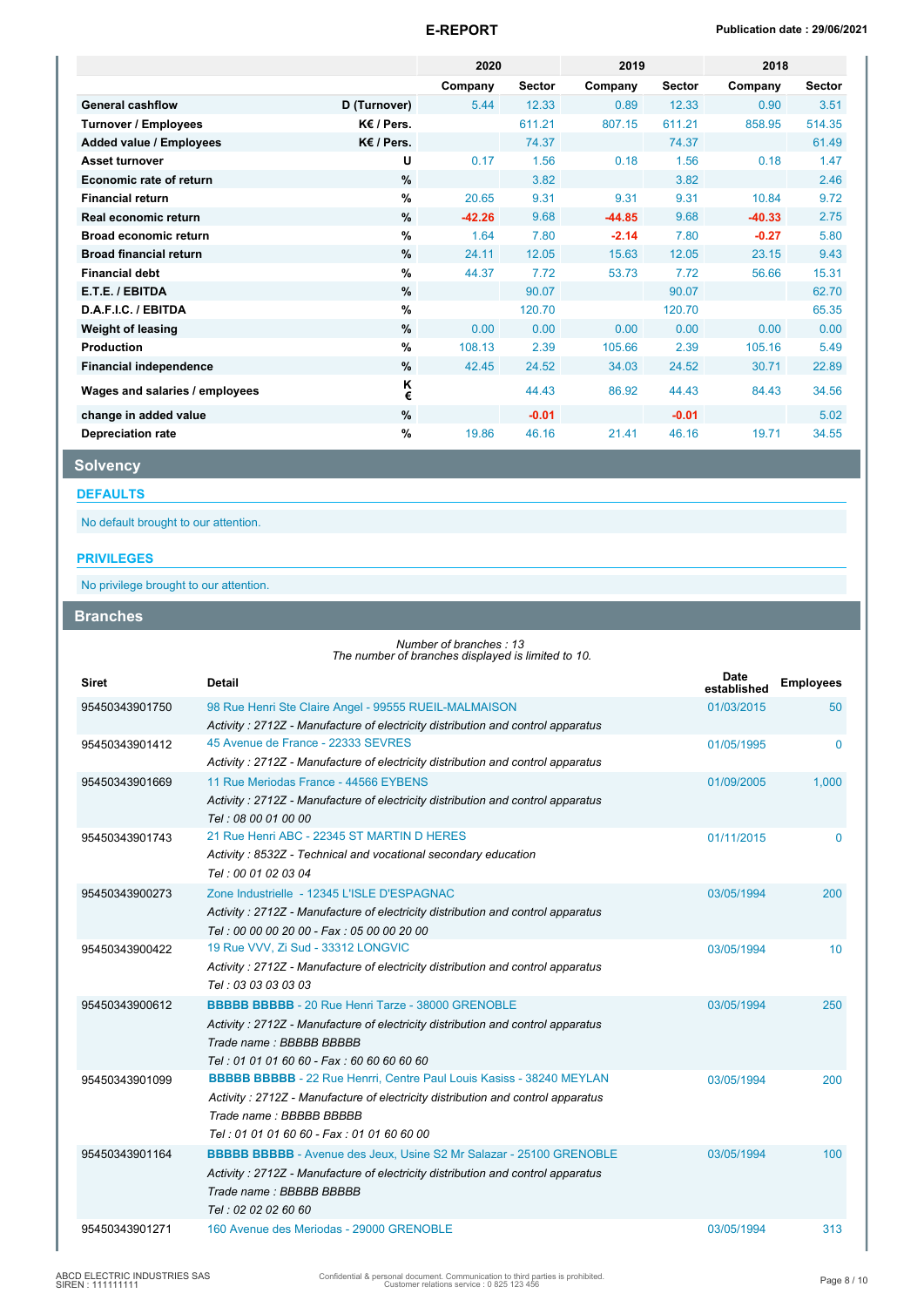#### **E-REPORT Publication date : 29/06/2021**

*Activity : 2712Z - Manufacture of electricity distribution and control apparatus*

| <b>Legal decisions</b> |  |  |  |  |  |
|------------------------|--|--|--|--|--|
|------------------------|--|--|--|--|--|

#### **Beneficiary of assets transfer 15/07/2020**

Complementary information :

Contributor : ABCD ELECTRIC HOLDING AMERIQUE DU NORD (Identifier : 303994537)

Address : 00 Address Address, 92500 RUEIL MALMAISON

#### **Sale of commercial property**  $01/10/2018$

Complementary information :

Buyer : ABCD Electric Solar Spain SL

#### **Transfer of business** 01/10/2018

**Beneficiary of assets transfer** 28/09/2016

Complementary information :

Contributor : ABCD TECHNOLOGIE (Identifier : 123456789)

Address : 9 Rue Alexis de Volcam, 92000 ANTONY CEDEX

#### **BODACC publications**

|                                         |  |                                                                                         |  |  |  | BODACC nº  |  | <b>Publication</b><br>date |
|-----------------------------------------|--|-----------------------------------------------------------------------------------------|--|--|--|------------|--|----------------------------|
| Notification of publication of accounts |  |                                                                                         |  |  |  | 2109000000 |  | 09/05/2021                 |
| REGISTRY OF                             |  | THE COMMERCIAL COURT OF NANTERRE. Annual accounts and reports. C091 000000 RCS Nanterre |  |  |  |            |  |                            |

REGISTRY OF THE COMMERCIAL COURT OF NANTERRE. Annual accounts and reports. C091 000000 RCS Nanterre 111111111. ABCD ELECTRIC INDUSTRIES SAS. Form: Simplified joint stock company. Address: 00 Address Address, 92500 Rueil-Malmaison. Annual accounts and reports. Closing date: December 31, 2020.

#### **Notification of publication of accounts** 2011900000 21/06/2020

REGISTRY OF THE COMMERCIAL COURT OF NANTERRE. Annual accounts and reports. C119 00000 RCS Nanterre<br>111111111. ABCD ELECTRIC INDUSTRIES SAS. Form: Simplified joint stock company. Address: 00 Address Address, 92500 Rueil-<br>Ma

#### **Modification of the representatives** 20096B0000 19/05/2020

Commercial court of NANTERRE. Mutations and various modifications. B096 1166 RCS Nanterre 954 503 0000. ABCD ELECTRIC INDUSTRIES SAS. Form: Simplified joint stock company. Activity: Direct or indirect operation of all activities related to electricity as well as all<br>commercial, real estate and financial operations. Administration: Comments:Modification on the administration.

#### **Notification of publication of accounts** 1910600000 04/06/2019

REGISTRY OF THE COMMERCIAL COURT OF NANTERRE. Annual accounts and reports. C106 000002 RCS Nanterre<br>111111111. ABCD ELECTRIC INDUSTRIES SAS. Form: Simplified joint stock company. Address: 00 Address Address, 92500 Rueil-<br>M

#### **Transfer of a business** 18200A0000 01/10/2018

Registry of the Commercial Court of NANTERRE. Sale. A200 0808 RCS not registered ABCD ELECTRIC SOLAR SPAIN SL. Form:<br>Company under foreign law - NIF A66913864. Capital: 60,000 euros. Address: 9999 Llobregat Molins. SPAIN o activity of research and development of products, projects and services related to solar energy, including the development and supply of<br>products for the storage of electricity, intended for Photovoltaic farms and industri

#### **Press summaries**

| <b>Actu</b> Médias |                          |     |               |      |
|--------------------|--------------------------|-----|---------------|------|
| on 23/06/2021      | <b>Not</b><br>applicable | LOW | <b>MEDIUM</b> | HIGH |

Recent press articles on this company mention difficulties which could have a significant impact on its sustainability.

| Article                                                                                              | Theme           | <b>Publication</b><br>date |
|------------------------------------------------------------------------------------------------------|-----------------|----------------------------|
| <b>O</b> Former employees of the ABCD Electric Industries site in Merpins win their<br>case in court | <b>Disputes</b> | 29/04/2021                 |

In 2014, we told you about the legal battle between 29 former employees of the ABCD Electric Industries Sas site (headquartered in<br>Rueil-Malmaison /92 - energy management solution aimed at enhancing productivity, flexibili the Supreme Court.

#### **ABCD Electric's bid for RIB Software successful** Acquisition 29/04/2020 **Acquisition** 29/04/2020

ABCD ELECTRIC announces the success of its offer for Software. This is a voluntary takeover bid for all outstanding shares of the<br>construction software provider. The offer was unveiled in February for 1.4 billion Euros. fo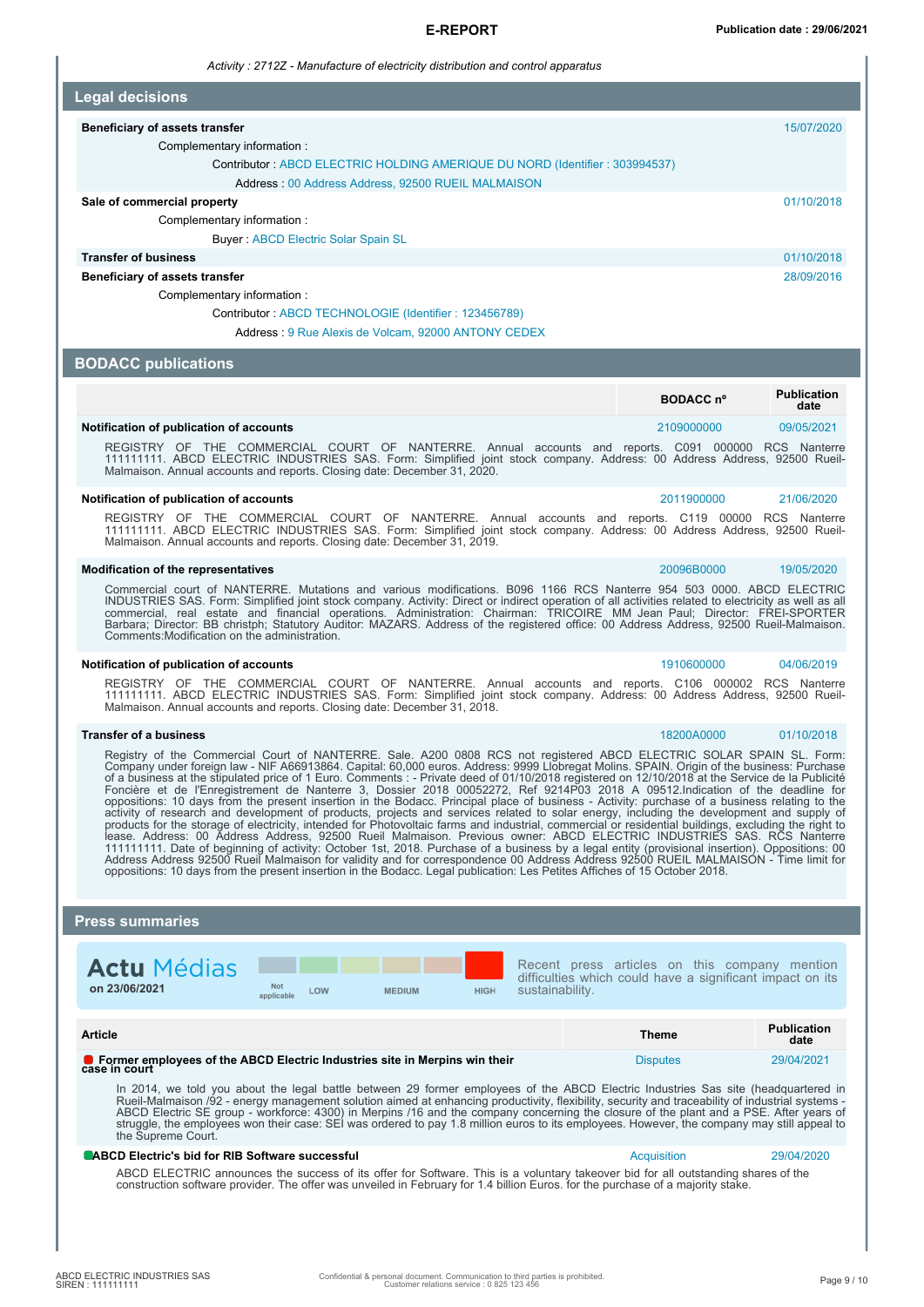# **INDUSTRY: ABCD Electric's Vaudreuil plant goes digital** Market share Market share 09/04/2018 The ABCD ELECTRIC group's plant in France, which specializes in electrical connectors and variable speed drives for industry, is the<br>first site in the group's European network to take a digital and ecological turn, with th **Analysis comments Credit requested** 5,000,000 € **Our credit opinion** 300,000 € **Our opinion**<br>
Very big electrical equipments manufacture and services.<br>
3 688 Me turnover in 2019 with profit.<br>
No failure of payment for twenty-four months.<br>
Website not more www.ABCD-electric.com but AB.com.